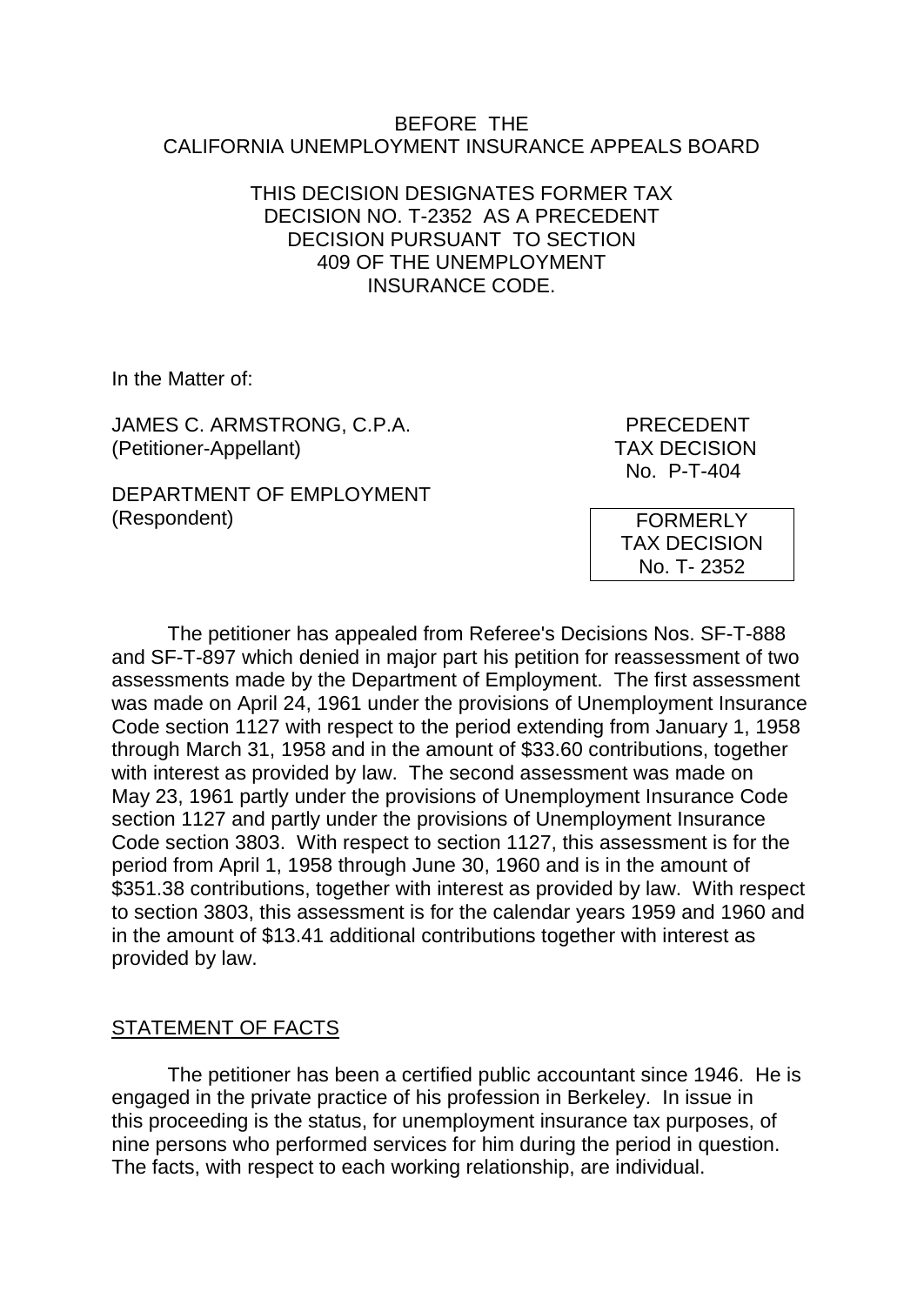### GILBERT ARMSTRONG

Gilbert Armstrong has been a licensed public accountant since about 1950. He has his own independent office and clientele. Since about 1957 he has performed certain accounting services for the petitioner in connection with the latter's practice under what the petitioner describes as a "subrogation" arrangement.

Under this arrangement, Gilbert Armstrong regularly takes care of such work as the monthly write-ups, payroll determinations, quarterly summaries, and quarterly payroll and sales tax returns of certain specific clients of the petitioner. The petitioner assumes the professional responsibility to the client for this work, and submits the results to the client under his own name. The individual clients are aware of the fact that this work is actually done by Gilbert Armstrong, but they have no direct professional relationship with him.

The arrangement does not contemplate that the petitioner will exercise any supervision over Gilbert Armstrong in connection with the performance of the details of the work. The petitioner may and does review the results of the work before assuming professional responsibility for it. The practicality of the arrangement, however, rests upon the petitioner's confidence in Gilbert Armstrong's professional skill upon which he relies in so doing.

This confidence may rest in part upon the fact that the parties are related. Gilbert Armstrong is a nephew of the petitioner. There is no indication, however, that their kinship has any unusual bearing on the working conditions of their business relationship.

The time which Gilbert Armstrong has devoted to this work has varied widely from month to month, the indications being that this variation has been between 8-1/2 and 28 hours per month. For his work Gilbert Armstrong is remunerated by the petitioner at a rate of \$3 per hour. This remuneration is unrelated to the petitioner's charge to his client.

In the main, the work is done on the client's premises where the necessary accounting records are kept. None of Gilbert Armstrong's work is done at the petitioner's office nor does the petitioner provide Gilbert Armstrong with his office or with any part of its overhead.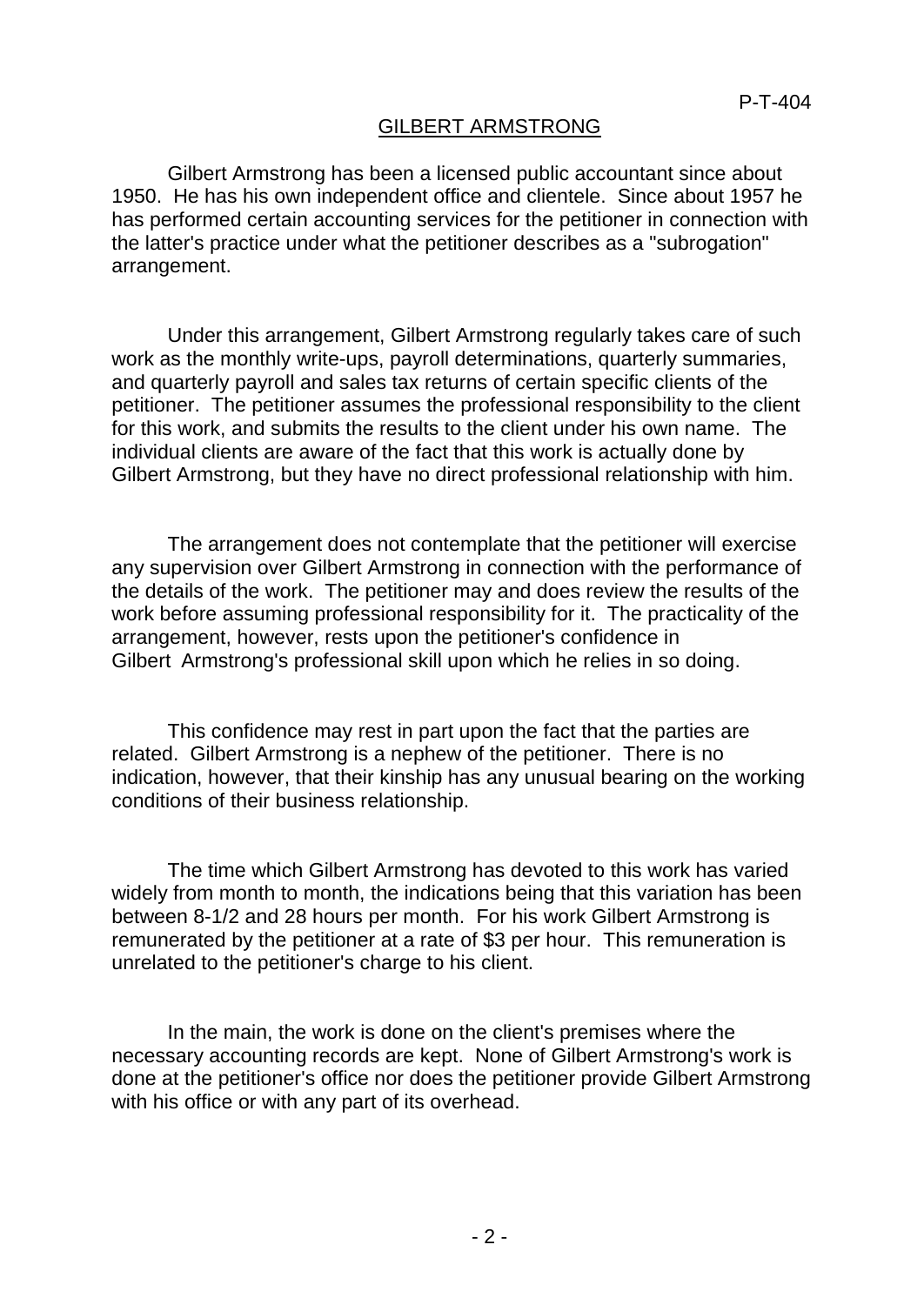For a portion of the period involved, Gilbert Armstrong's office has been located on another floor of the same building as that in which the petitioner's office is located. During this time they have shared the services of a secretary whose salary the petitioner pays. He then bills Gilbert Armstrong for his share of this payment.

P-T-404

No issue arises in regard to the independent status of Gilbert Armstrong with respect to the services rendered to his own clients. In issue only is his status in connection with the services rendered under the "subrogation" working arrangement.

## WALTER ARMSTRONG

Walter Armstrong has been a public accountant since 1934. Until about 1960 he was also engaged in the business of manufacturing costume jewelry under the name of Arm-Bee Company. He, too, is related to the petitioner. He is his uncle.

Walter Armstrong is now 69 years of age, and is no longer striving either to build or to maintain an independent professional practice. However, he still continues to serve a few of his old clients and friends in a professional capacity and to derive about 15% of his income from accounting work from this source. The petitioner has no interest in this activity nor any share in this income.

Since about 1956, Walter Armstrong has performed the same kind of services for the petitioner as those performed by Gilbert Armstrong, under similar working conditions . This "subrogation" work produces about 85% of his income from accounting work and occupies a substantial portion of his working time, estimated by Walter Armstrong as averaging about 80 hours per month, and by the petitioner as somewhat more.

The petitioner exercises no control over the details of this work. Rather, in carrying out his tasks, Walter Armstrong comes and goes as he pleases without respect to any set work schedule. His engagement in each instance is to do a specified job, generally at the place of business of the client where the necessary records are kept. Walter Armstrong keeps a day book record of the time which he spends upon the petitioner's work and reports this time to the petitioner for the purpose of computing his remuneration.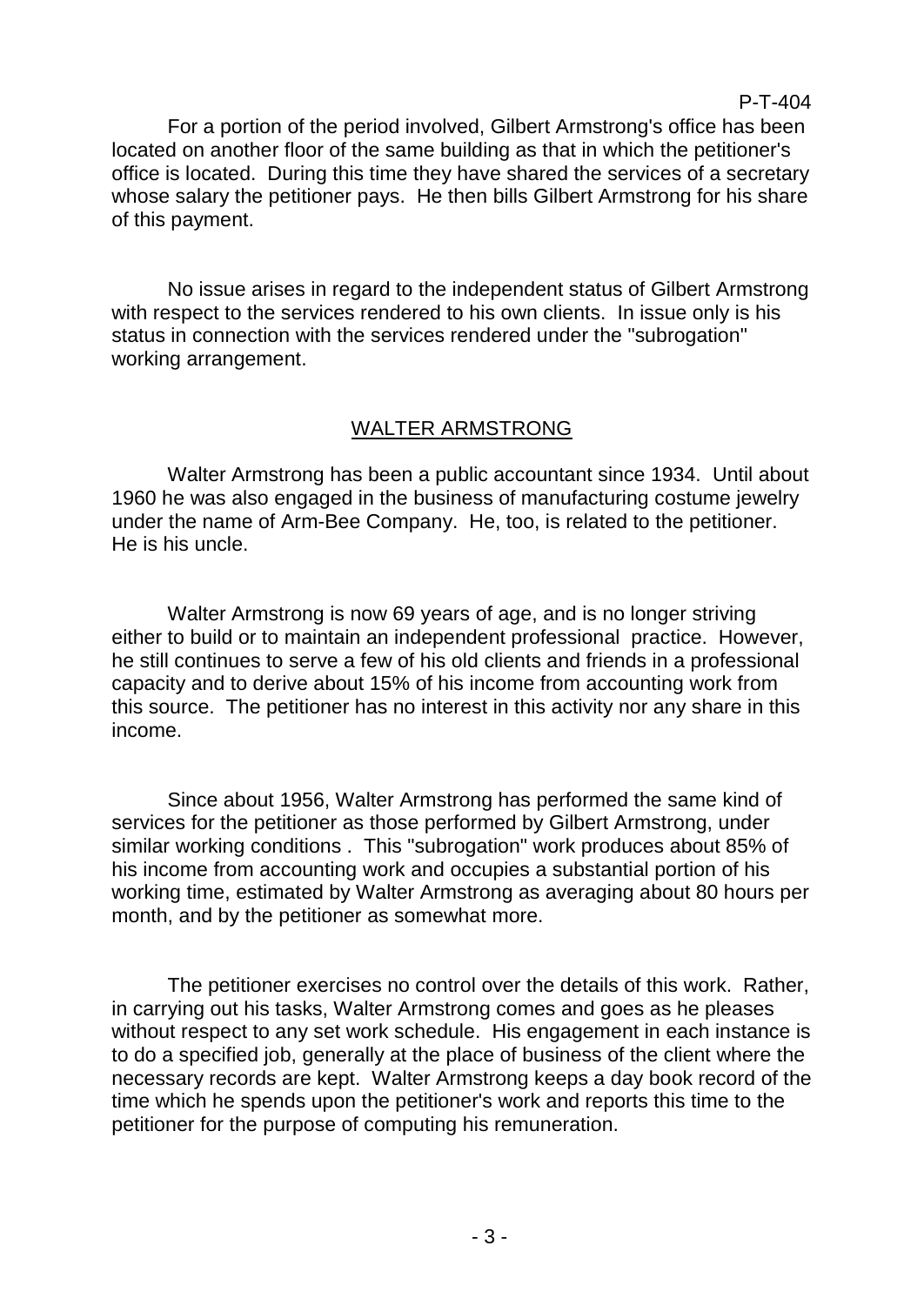The petitioner regularly reviews the results of Walter Armstrong's work before assuming the professional responsibility of a certified public accountant with respect to it. At times he also discusses these results with him before doing so and occasionally the petitioner makes changes in the vocabulary used in the various reports prepared for submission to his clients. Sometimes, before Walter Armstrong undertakes work on a specific job, the petitioner will discuss with him the particular accounting objectives that are sought to be achieved.

Walter Armstrong is remunerated by the petitioner for the work that he does for him at the gross rate of \$3.50 per hour, from which, however, the petitioner deducts fifty cents per hour as a charge for Walter Armstrong's use of office space in the petitioner's suite and for secretarial services, phone answering services, stationery and other supplies which the petitioner furnishes to him. This offset arrangement is not evidenced by any written agreement or any practice of making formal bookkeeping entries or specific billings. For federal income tax purposes, Walter Armstrong has reported the remuneration which he has received from the petitioner as income from self-employment.

Walter Armstrong is not compensated by the petitioner for any expenses that he incurs in carrying on his work. In this connection, he regularly operates his own automobile at his own expense to go to various clients' places of business as far away from Berkeley as San Jose. He is not compensated by the petitioner for his travel time, but only for time devoted to accounting work.

Some years ago, Walter Armstrong did maintain an independent accounting office in connection with his professional practice. After he became engaged in the costume jewelry manufacturing business, he did not continue to do so, but serviced his own accounting clients from this business location. He now services his own clients from the office space that he has in the petitioner's suite. His agreement with the petitioner places no restriction upon his handling of other business or upon the use of his office space for this purpose.

It appears to be the understanding of both the parties that their relationship is terminable at will, but not without responsibility for the completion of work in progress. The relationship has worked out satisfactorily for both and there is no indication of any desire upon the part of either party to terminate it.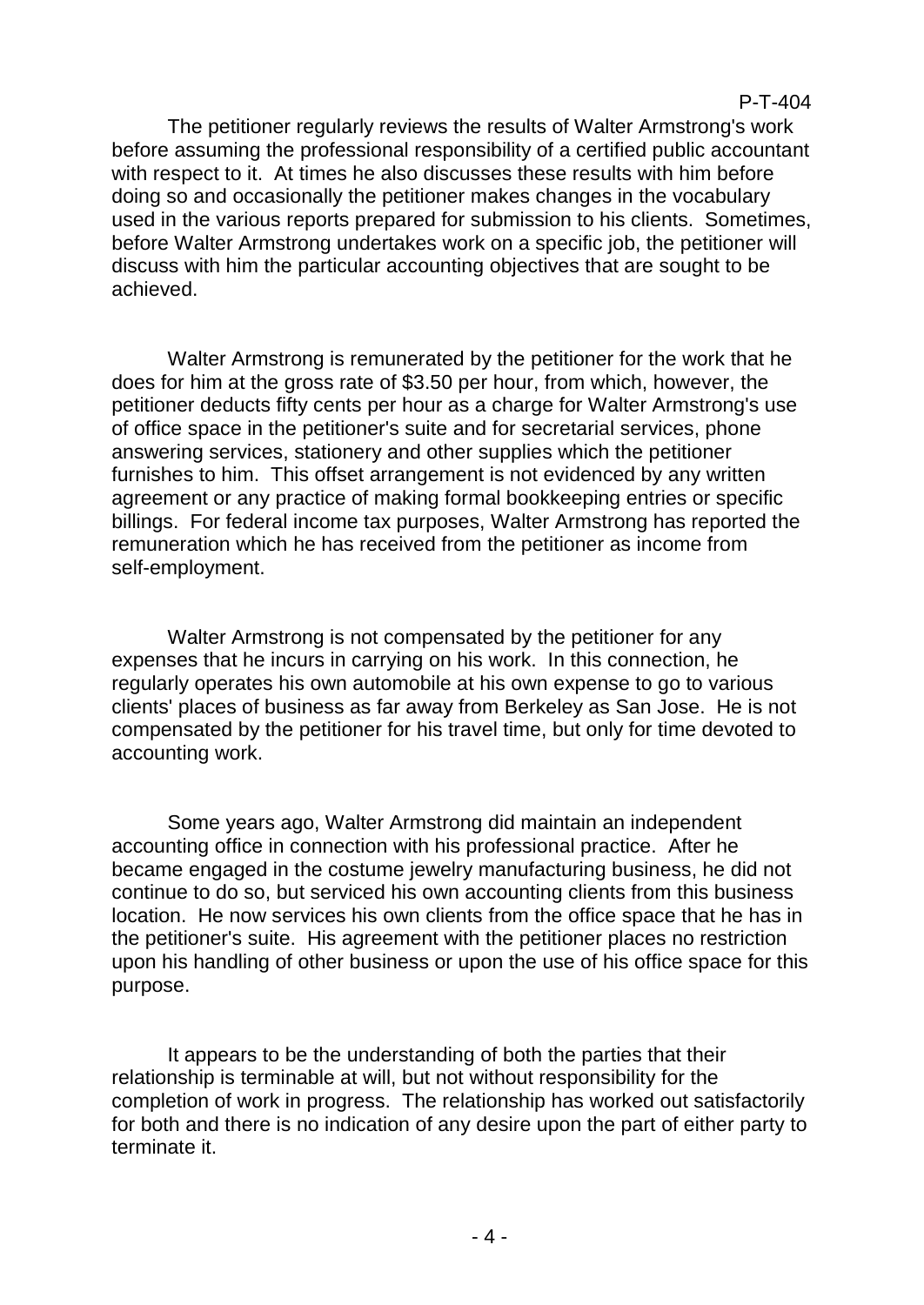P-T-404

No issue arises in regard to the independent status of Walter Armstrong with respect to services rendered to his own clients. In issue only is his status, like that of Gilbert Armstrong, in connection with the services rendered under the "subrogation" working arrangement.

### MARY ANDRADA

Mary Andrada was engaged by the petitioner to prepare and mail confirmations of share and loan accounts of a credit union client of his, and also to record the fact of this mailing on the client's ledger books. It was her specific assignment in this respect to cover one-half of the credit union's accounts on an annual basis. Her accomplishment of this task was not related to any more specific work schedule.

The nature of Mary Andrada's work was such that it had to be done at the office of the credit union, where its ledgers were kept, and also that it had to be done at times when her use of the ledgers would not interfere with the credit union's business operations. For these reasons, her work was done entirely on (not necessarily consecutive) Mondays of her own choice, because the credit union was regularly closed on that day of the week. The work itself was very routine in character and presented little problem aside from that of illegibility of addresses penciled on the ledger book records.

Initially, Mary Andrada was instructed as to how to do the work by the petitioner's secretary, and most of her subsequent dealings were with this individual. Once a month she reported (by telephone) to the petitioner's office as to the number of hours she had worked and the number of confirmations which she had sent out. She had no other occasion to communicate with the petitioner.

On average, Mary Andrada worked about 5-1/2 hours per week. She was remunerated on a time basis, initially at the rate of \$1.75 per hour. This rate was subsequently raised to \$2.30 per hour by the petitioner (without request). The petitioner exercised no actual supervision over her hours of work and, in fact, she did not even see him personally until about nine months after she had commenced working for him.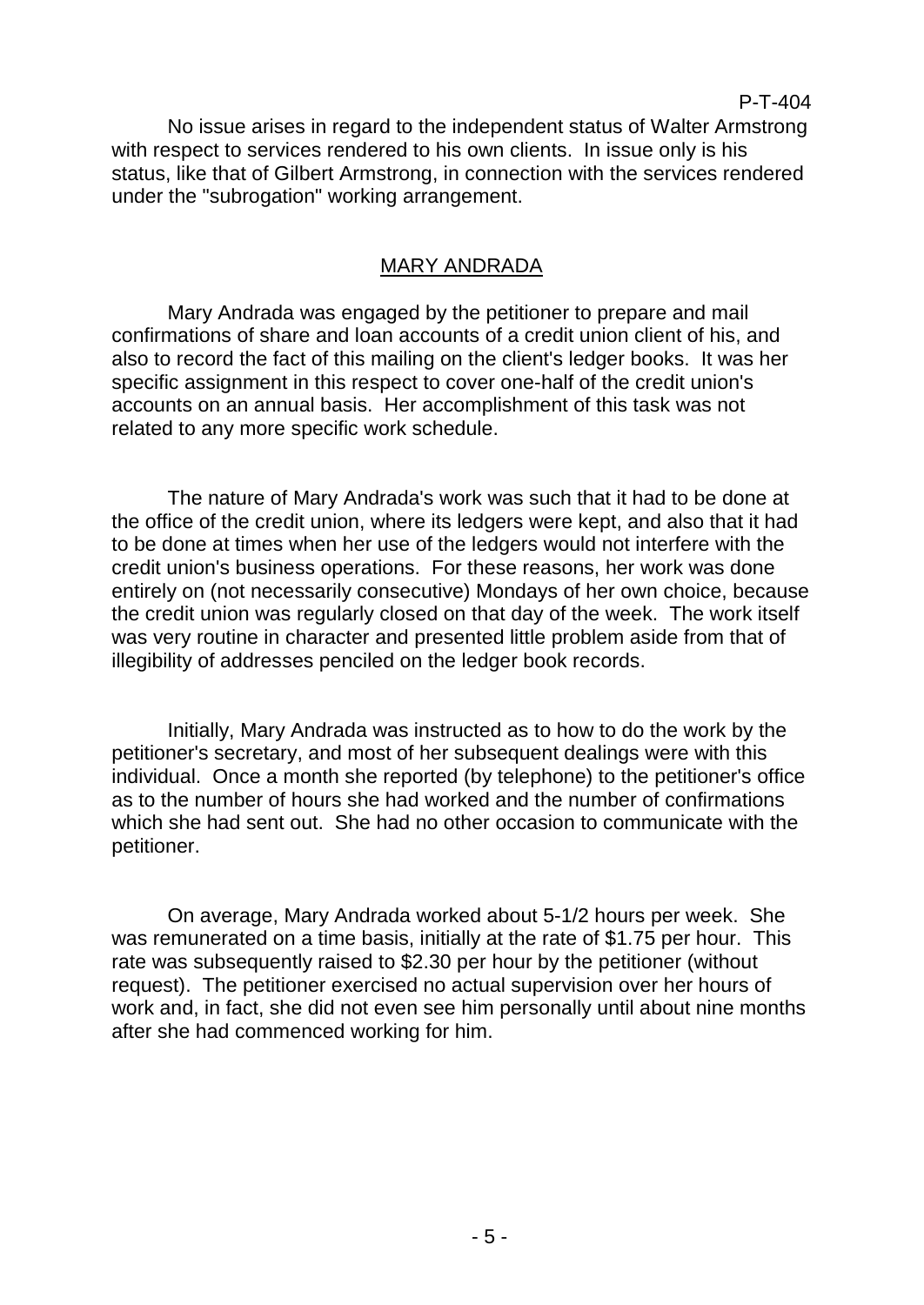Mary Andrada is a widow with three children. She has other income aside from that which she receives from the petitioner and does not feel that it is absolutely necessary that she work. She is not an accountant, has never had an office and has never advertised for work. The only other working activity in which she engages is that of keeping a small set of books for her brother who operates a service station. She does not receive any pay for this but he helps her in various ways in return. She does this work for her brother at her home.

All of the facilities which Mary Andrada uses in connection with her work for the petitioner are supplied by the client credit union. These include their ledger books, their typewriter, their forms and their work space. They provide the post cards she uses and they pay the postage upon them. None of her work is done at the petitioner's office nor does Mary Andrada furnish anything but her labor.

The relationship between the parties was apparently terminable at any time without cause or notice. Mary Andrada understood when she was engaged by the petitioner that there would be no deductions from her pay and that she would report her own income for tax purposes. She did not, however, appear to clearly contemplate that she would not be an employee of the petitioner.

In issue is Mary Andrada's status as an employee or independent contractor under this working relationship.

## PHILIP MITCHELL

Philip Mitchell was engaged by the petitioner to construct a drainage ditch on certain rental property owned by the petitioner adjacent to his home and also to lay some tile on this property for him. Mitchell does not appear to have been a contractor engaged in business, but, rather, a handyman doing odd jobs. He was engaged merely for these specific jobs which were completed in less than a month's time.

The arrangement with Mitchell was oral. The petitioner went upon the property with him and showed him where the trench was to be dug, outlining its path. He supplied Mitchell with material to be used for fill. The only tools which Mitchell used in doing the work were a shovel and pickax.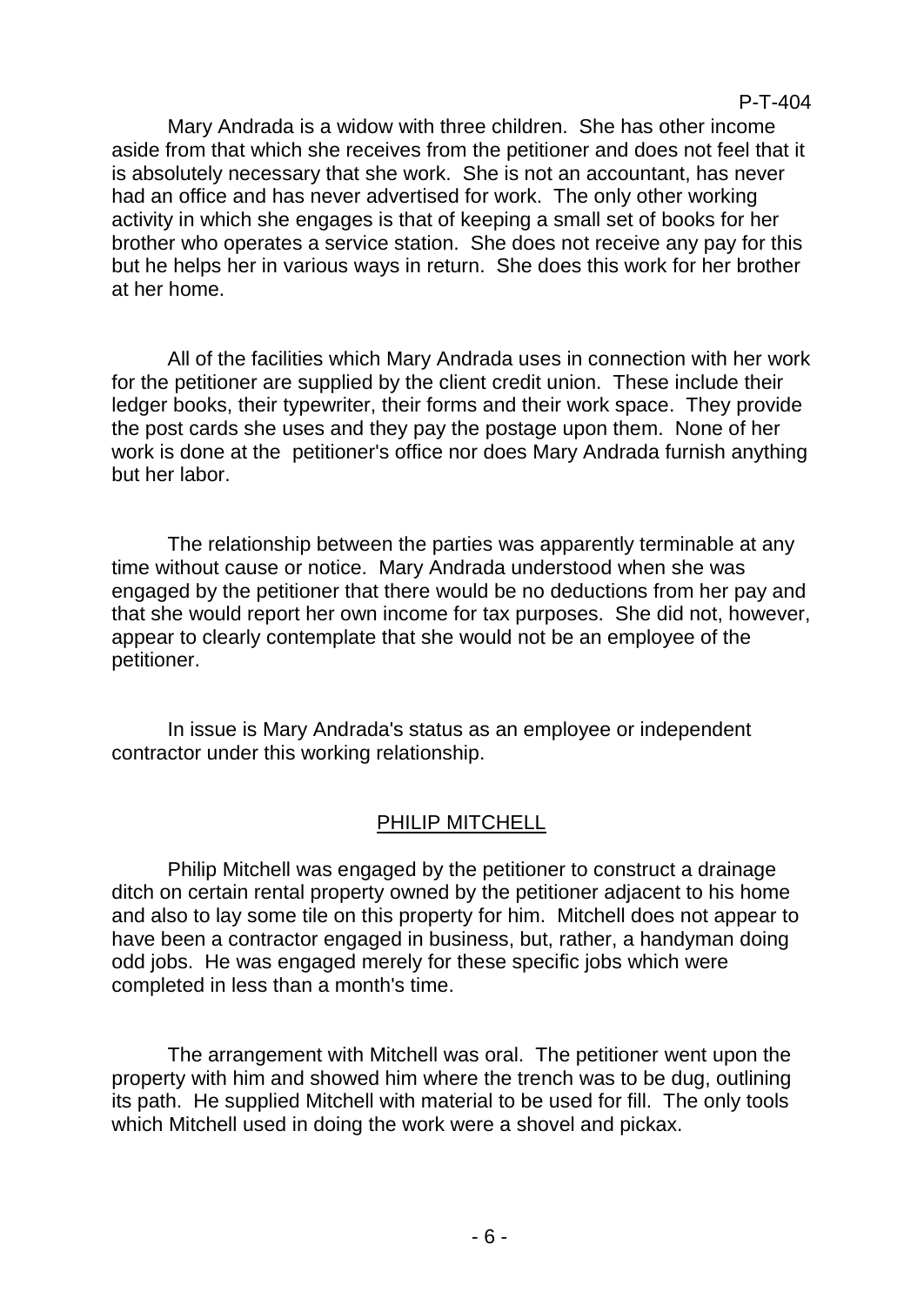The arrangement did not provide for a specific work schedule. Mitchell worked when he pleased and the petitioner did not supervise his performance. Mitchell accounted to the petitioner for the number of hours which he worked and was remunerated by the petitioner on a time basis at the rate of \$2.35 per hour.

P-T-404

The petitioner argues that Mitchell was a casual employee within the meaning of Labor Code section 3352. The issue presented is whether Mitchell is an employee under the provisions of the Unemployment Insurance Code.

## CAROLYN KELLOGG

Carolyn Kellogg was a student who worked in the petitioner's office helping his secretary with general office work. She worked a total of 24-3/4 hours in 1958 and received remuneration aggregating \$37.90.

# MISS HUDSON

Miss Hudson was a typist who worked for the petitioner for two days in 1958 in the petitioner's office typing tax returns. She brought and used her own typewriter. She received a total remuneration of \$28.

# LUCIA LEWIS

Lucia Lewis performed eleven hours of work in 1959 in the office of the petitioner's credit union client. She assisted in running quarterly tapes of members' share and loan accounts. She was remunerated by the petitioner in the amount of \$21.01.

## ROGER CHRISTIANSEN

Roger Christiansen is a practicing public accountant in Berkeley, who maintains his own independent office. During 1959 these facilities were used by the petitioner for some typing work for which the petitioner paid Christiansen \$8.50.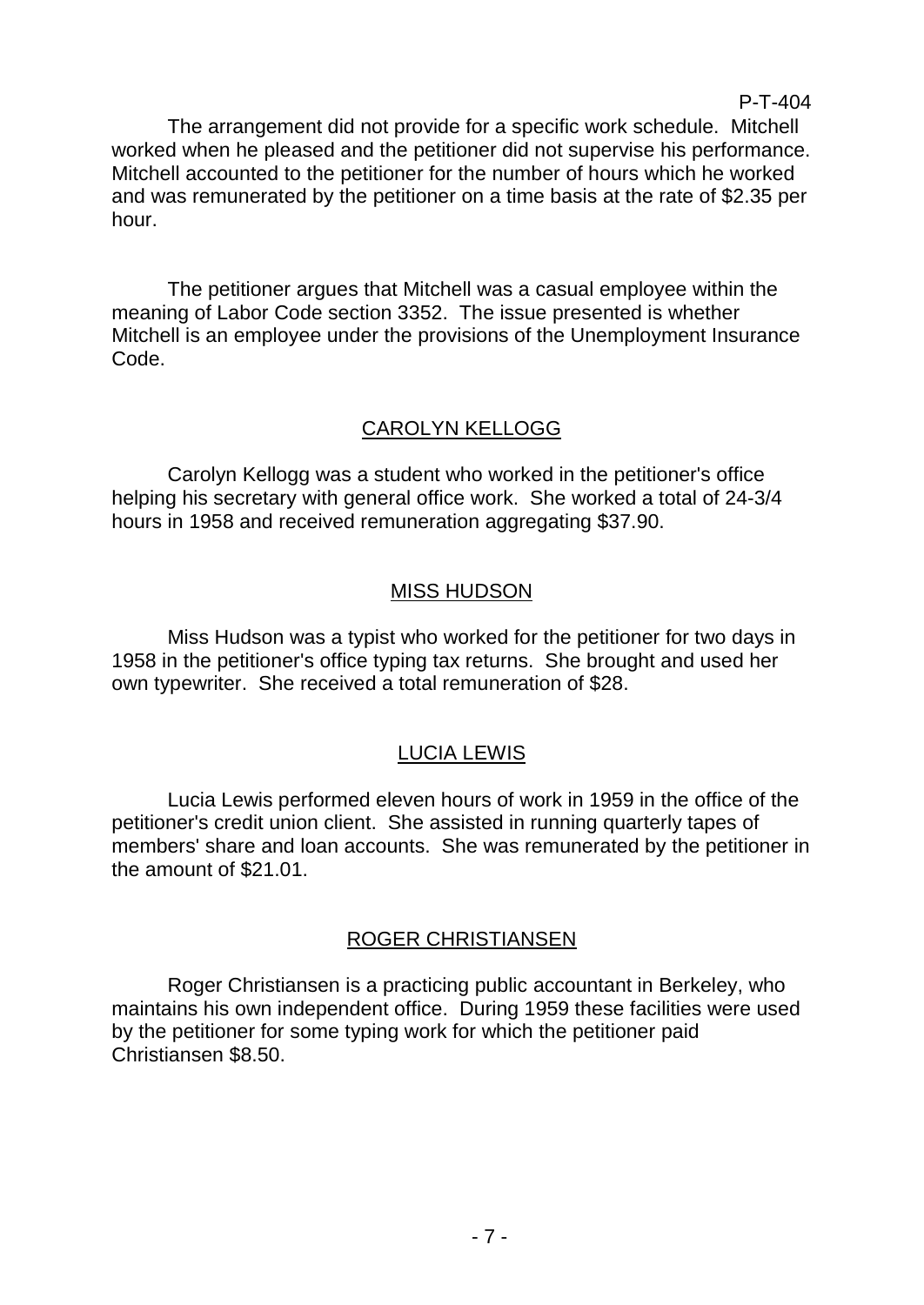### GLADYS D. MILLER

Petitioner's records show that on December 29, 1959 he paid \$3 to one Gladys D. Miller. Neither the petitioner nor the department are able to identify the purpose of this payment and, particularly, whether or not it was a payment for personal services rendered.

#### REASONS FOR DECISION

The principal issue raised by the petitioner relates to the status of all of the individuals except Philip Mitchell. It involves the question as to whether their services during the period under review were rendered as employees or independent contractors. In the case of each individual, this determination of the question rests upon the overall picture of his working relationship which arises out of a proper appraisal and evaluation of a group of factors pertaining to the rendition of his services.

The factors to be considered are set forth in the Restatement of the Law of Agency, and have been held to govern the determination of status for unemployment insurance purposes in Empire Star Mines Company, Ltd. v. California Employment Commission (1946), 28 Cal. 2d 33 at page 43,168 P. 2d 686 at page 692, and in a number of other cases. By far the most important factor in this evaluation is the one that is usually referred to as the "right of control." Not to be overlooked, however, are the additional indications of the eight satellite factors.

The right of control factor involves an appraisal of the extent to which the principal has a right to exercise control over the workman's manner, mode, methods and means of doing his work. The inquiry is addressed to the right and not to the actualities of the exercise of control, although, of course, the latter generally have important inferential value in determining the former. An employment relationship exists where the principal's right of control is "complete" and "authoritative" as described in our Tax Decision No. 2346.

The various satellite factors are primarily areas of evidentiary interest to be explored in search of sensible indications of the true character of the relationship. They vary considerably in importance from situation to situation in respect to the effectiveness of their contribution to the overall picture. They are of value not so much in and of themselves, as in terms of the clarification and support which they give to the resolution of the primary test as to where and to what extent the right of control has really been vested.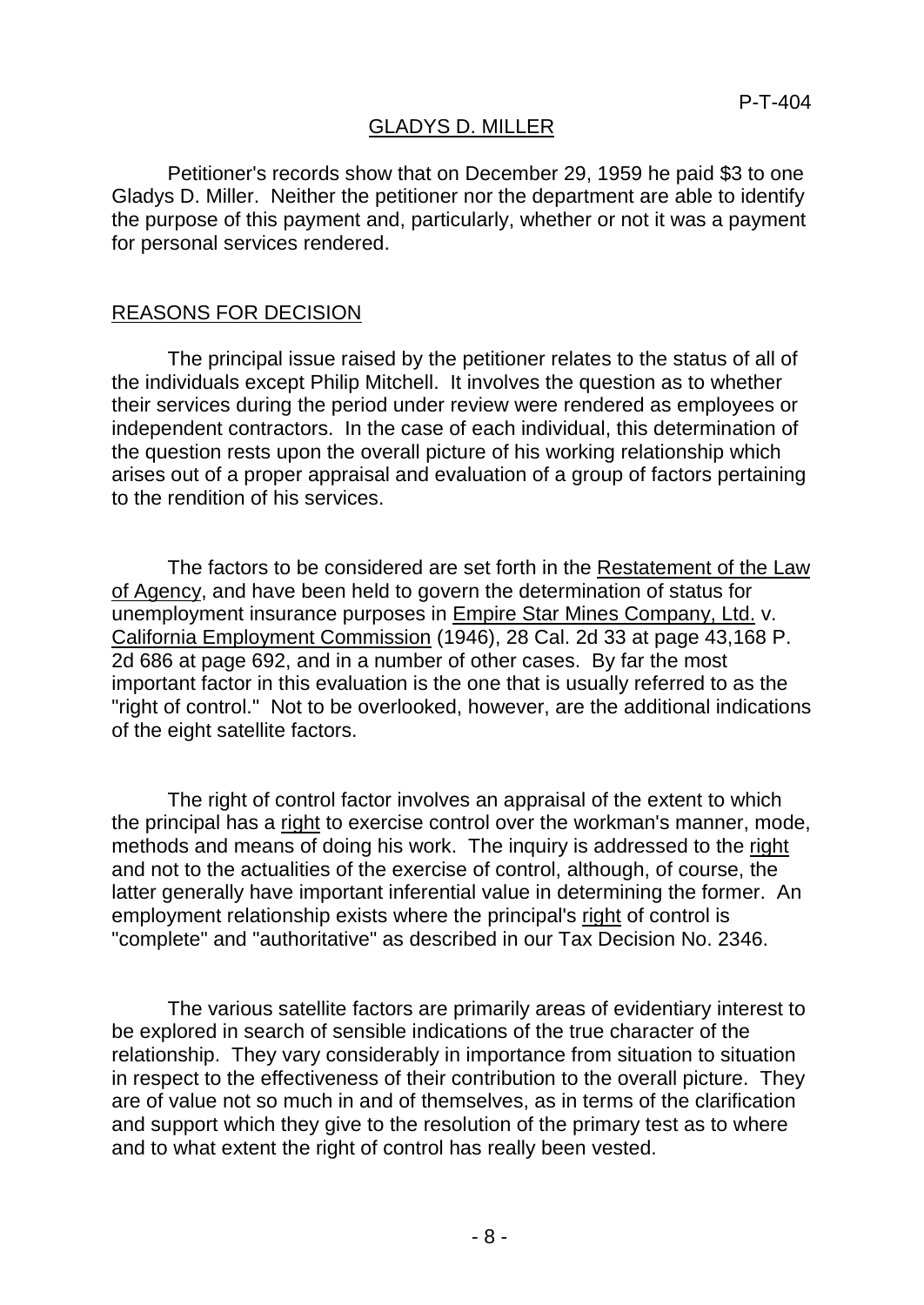With these various principles in mind, let us now proceed to consider the specific working relationships that we have before us.

### GILBERT ARMSTRONG

Gilbert Armstrong rendered services to the petitioner as an accountant. As far as we have been able to determine, the status of an accountant as an employee or an independent contractor has been the subject of judicial determination in only one appellate court case in this state. In Coleng v. Ramsdell (1937), 19 Cal. App. 2d 376, 65 P. 2d 365, the trial court had rendered its judgment upon the basis that an employment relationship existed between an accountant and an automobile dealer to whom he rendered professional services. The appellate court in reversing this judgment found that the accountant was an independent contractor under the working relationship shown.

The essential facts of the working relationship in the Ramsdell case were not in conflict. Ramsdell was engaged by the automobile dealer to make certain monthly test audits or checks, both at the dealer's local office and at an out-of-town branch. In addition, Ramsdell posted certain reports from the out-of-town branch in a set of books which he kept at his home. Occasionally he made reports, compiled lists of accounts receivable, and "took off this or that" as requested by the client.

All of this work was done by Ramsdell at such times as he chose, either at his home, at the dealer's local office, or at the out-of-town branch; and sometimes on evenings, Sundays or holidays. Ramsdell agreed to devote as much time to the work as necessary to give satisfactory results. However, there was no stated time when he was required to do the work other than that of providing a monthly accounting report to the client between about the 10th and 15th of each month. While preparing this report, he gave precedence to the dealer's work over other work.

Ramsdell's remuneration was in the form of a fixed monthly fee. The dealer paid his gasoline and hotel expenses whenever he made trips to the out-of-town branch. Ramsdell ordinarily made the decisions as to when these trips were necessary, but at times the automobile dealer would call him to come in from the branch to the local office or vice versa to report on something.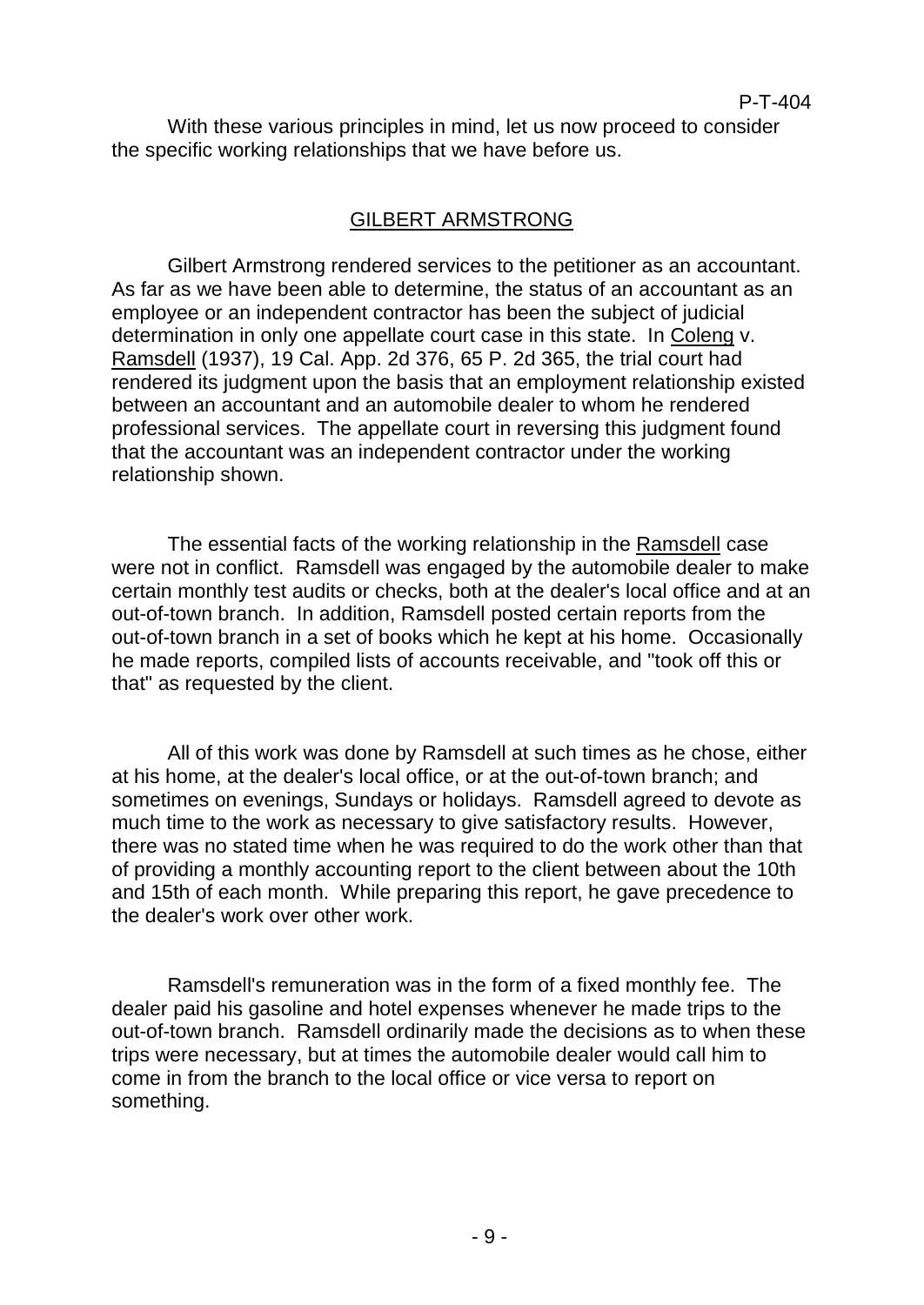In support of the judgment of the trial court, the respondent in the Ramsdell case urged before the appellate court that the evidence was sufficient to show not only a right of control in the automobile dealer, but also the actual exercise of such a right. In support of its contention it argued that the automobile dealer had the power to discharge Ramsdell since the contract was not for a definite time; that Ramsdell's employment had been continuous for about ten years; that the dealer paid Ramsdell's expenses on trips to the out-of-town branch; that at times the dealer directed Ramsdell to go to the branch or return from it; that Ramsdell made special reports not called for by his contract; that at times he worked in the dealer's office and used his equipment at both places; that Ramsdell's compensation was by the time and not by the job and was paid irrespective of whether there was any particular work to be done or not; that the automobile dealer's work had preference during the early part of the month; that Ramsdell carried certain of the dealer's books in his own car; and that Ramsdell was required to do his work to the automobile dealer's satisfaction.

Upon these facts, and in the face of these contentions, the appellate court held that Ramsdell was an independent contractor. By its reversal of the trial court's decision, the appellate court imports that the essential facts of the Ramsdell case were not legally sufficient to support an inference or conclusion that an employment relationship existed. Baugh v. Rogers (1944), 24 Cal. 2d 200 at page 206, 148 P. 2d 633 at page 637; 152 A.L.R. 1043 at page 1048; Isenberg v. California Employment Stabilization Commission (1947), 30 Cal. 2d 34 at pages 40 and 41, 180 P. 2d 11 at pages 15 and 16; Bemis v. People (1952), 109 Cal. App. 2d 253 at page 264, 240 P. 2d 638 at page 644. After citing certain cases, the appellate court went on to say:

"In our opinion any right of control which was retained or exercised by the appellant falls within the rules laid down in the cases just cited. Ramsdell was employed as an auditor under a contract for his services as such, and the appellant was interested only in the results and not in the details of his work or the means used. While he was keeping certain books relating to the business conducted at Barstow, although another bookkeeper was employed there, this was closely related to his work as an auditor and was performed under the same contract, which was for an independent service rather than being one between an employer and employee. Ramsdell was free to do his work at times and places to suit his own convenience, the appellant had no right to control the manner in which the work was to be done, and was interested only in the results obtained.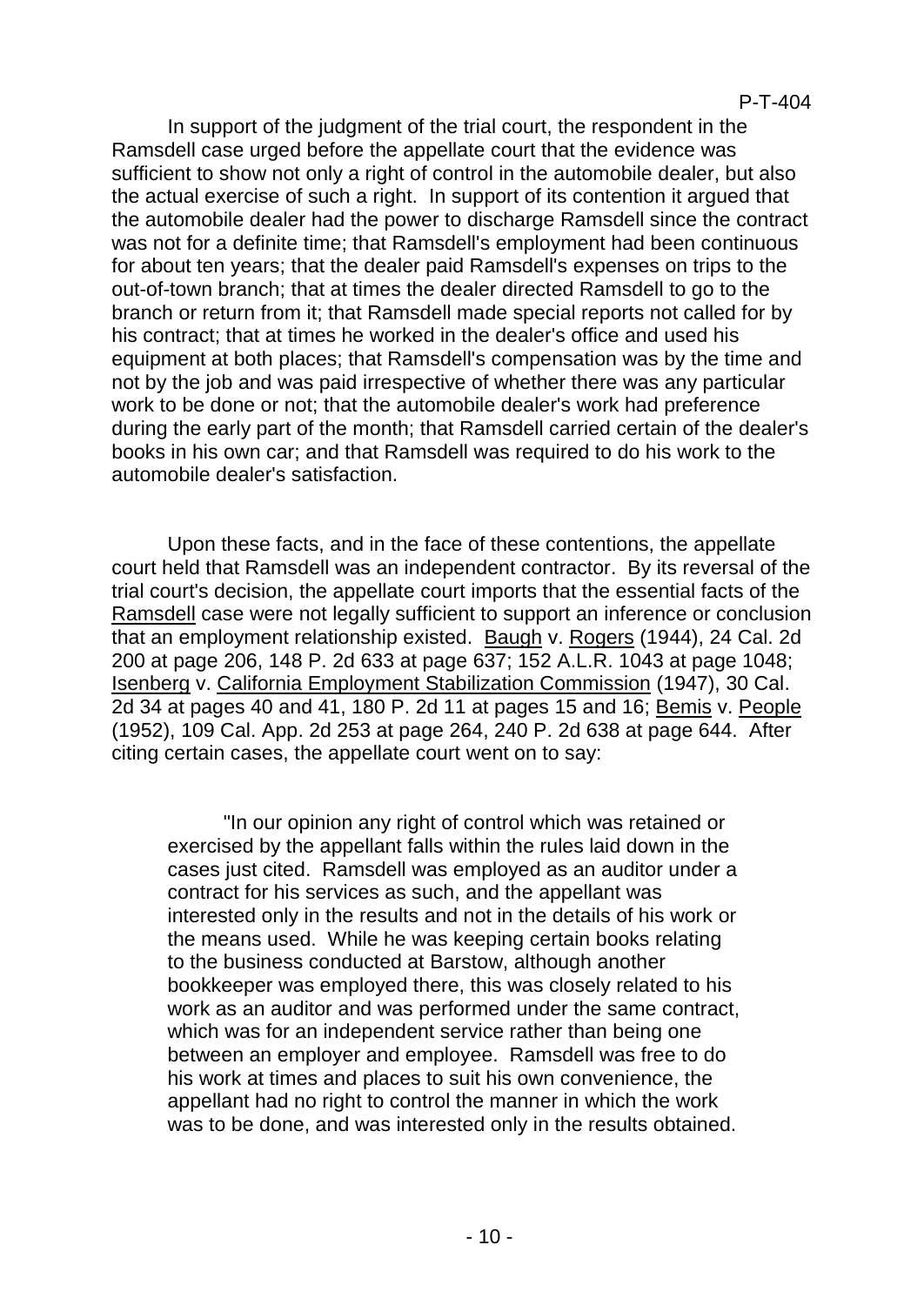Ramsdell was as much engaged in business for himself, in performing the work called for in his contract with the appellant, as is a lawyer who engages to do certain work for a client upon a regular monthly retainer."

Like Ramsdell, Gilbert Armstrong (in the matter now before us) was engaged by his principal to render professional accounting services. He was free to do the work at his own convenience and in his own way. The petitioner asserts that he was only interested in the results of the work and not in the means used, and disclaims any right upon his part to control Gilbert Armstrong's working methods.

Throughout the period involved, Gilbert Armstrong was engaged in the professional practice of accounting as an independent occupation. He maintained his own office, serviced his own clients, and devoted only a minor fraction of his time to the services which he rendered to the petitioner. All of these things, it must be admitted, tend to support the overall picture of a man engaged in independent working relationships.

The primary challenge to this picture is presented by one essential difference between the facts of this case and those of the Ramsdell case. Ramsdell was engaged by and rendered his services to a non-professional client for whom he did work which was of a different type from that of the business in which his principal was engaged. Gilbert Armstrong on the other hand was engaged by a member of his profession to do work that was of the same type as that which his principal did in carrying on his business. How, then, does this alter the overall picture of the working relationship between the parties.

Presumably it would have been more difficult for Ramsdell's principal to supervise the doing of work involving a professional skill that he apparently did not possess himself, than it would have been for the petitioner to undertake a similar supervision of the work of Gilbert Armstrong. Moody v. Industrial Accident Commission (1928), 204 Cal. 668 at page 671, 269 P. 542 at page 543, 60 A.L.R. 299 at page 302; Malloy v. Fong (1951), 37 Cal. 2d 356 at page 371, 232 P. 2d 241 at page 250. This greater difficulty is indicative of a greater probability of independence in Ramsdell's type of working relationship than in Gilbert Armstrong's. Viewed at close range, however, it appears from the evidence before us that the working relationship contemplated reliance on the skill of the workman rather than upon supervision of his work. It would appear, therefore, that for somewhat different reasons, the factor of skill enters the overall picture in support of an independent working relationship.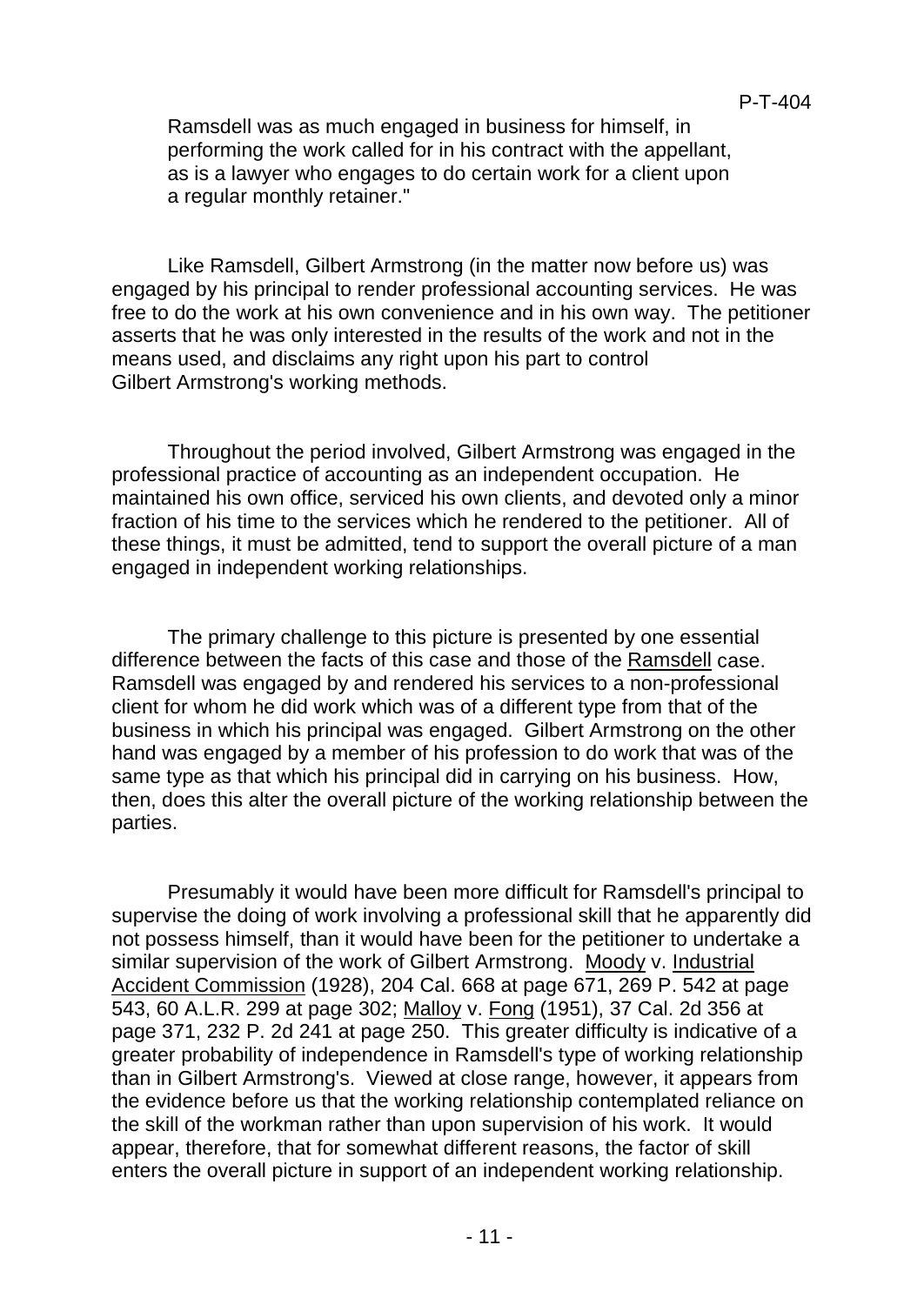Most of the other factors likewise give similar support, or at least fail to give any substantial indication of an employment relationship. The most troubling is the method of payment. We realize, of course, that professional people are often engaged as independent contractors on a time basis, but generally not that inexpensively. Also, the continuing nature of the relationship would concern us more if it were not for the presence of a similar

P-T-404

We recognize that it was apparently the intent of the parties to establish an independent relationship and their belief that they had done so. The place of work and the furnishing of instrumentalities add little to the picture of the working relationship, but what little they do add is definitely not in support of an employment status. We conclude, therefore, that Gilbert Armstrong was an independent contractor with respect to the services which he rendered to this petitioner in this manner.

situation as a part of the picture in the Ramsdell case.

## WALTER ARMSTRONG

The work done by Walter Armstrong for the petitioner is of the same type as that done for him by Gilbert Armstrong. The working conditions as well are similar. There are, however, three differences between them which deserve to be mentioned and their significance appraised.

One might be called a difference in viewpoint created by Walter Armstrong's advanced years. Absent is any striving to develop the type of indpendent business that is characteristic of the private professional practitioner. It makes for a thinner picture of his activity being conducted as a distinct business or occupation.

Another is the closer relationship which the location of his office and use of instrumentalities has to the petitioner's business than it does in the case of Gilbert Armstrong. This also makes for a thinner picture of independent activity. Finally, there is the much more substantial proportion of time which Walter Armstrong devotes to the petitioner's work in comparison with Gilbert Armstrong, and the proportion of his income from accounting work that stems from the petitioner.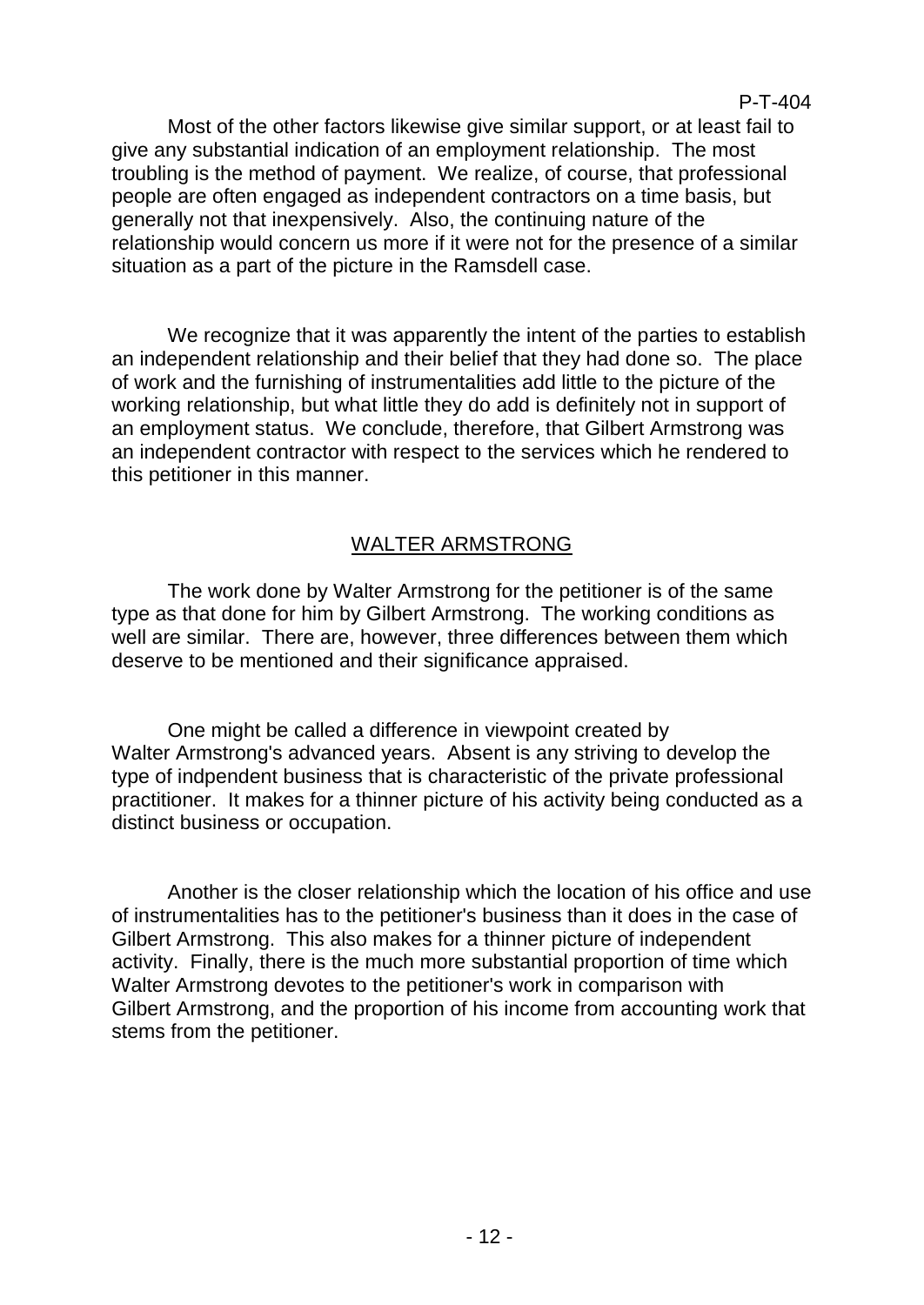In spite of these differences, the picture of the working relationship of Walter Armstrong with the petitioner is just about the same. A man with many years of experience in the practice of his profession, independently licensed, serving some clients of his own and subject to no restriction in handling such other business, working without supervision over his manner, methods and means of work, not reimbursed for travel time or expenses even when traveling a substantial distance, and believing that he is rendering his services in an independent capacity. Admittedly, Walter Armstrong has been an independent contractor in the practice of accounting over most of his life, and we can find no event that seems to justify a conclusion that at such point his status changed.

We conclude, therefore, that Walter Armstrong also rendered his services to the petitioner as an independent contractor.

# MARY ANDRADA

Mary Andrada rendered services to the petitioner of a very routine nature. She was not engaged in the rendition of this type (or of any type) of service to the general public as an independent business, nor is it customary to find an individual doing so. Her work was not of a type that required any skill, she did not supply any of the instrumentalities that she used, or even the place where the work was done; her work was on a continuous basis; it was part of the regular business of the petitioner; and she was paid in accordance with the time that she devoted to it.

None of these indications, standing alone, is too significant, but in combination they present a rather strong picture of an employment relationship. It is reasonable to conclude that an individual, such as Mary Andrada, who initially received and followed instructions from one of the petitioner's employees as to how to do the work, would expect and would be expected to follow any necessary further directions in regard to how to carry it on. In this type of setting, the absence of exercise of control by the petitioner over the details of her work is not particularly significant in evaluating his right of control, since there do not appear to have been any occasions which would have prompted him to exercise such a right if he had it, and to proceed otherwise if he did not. Cameron v. Pillsbury (1916), 173 Cal. 83 at page 86, 159 P. 149 at page 150; York Junction Transfer & Storage Company v. Industrial Accident Commission (1927), 202 Cal. 517 at page 520, 261 P. 704 at page 705.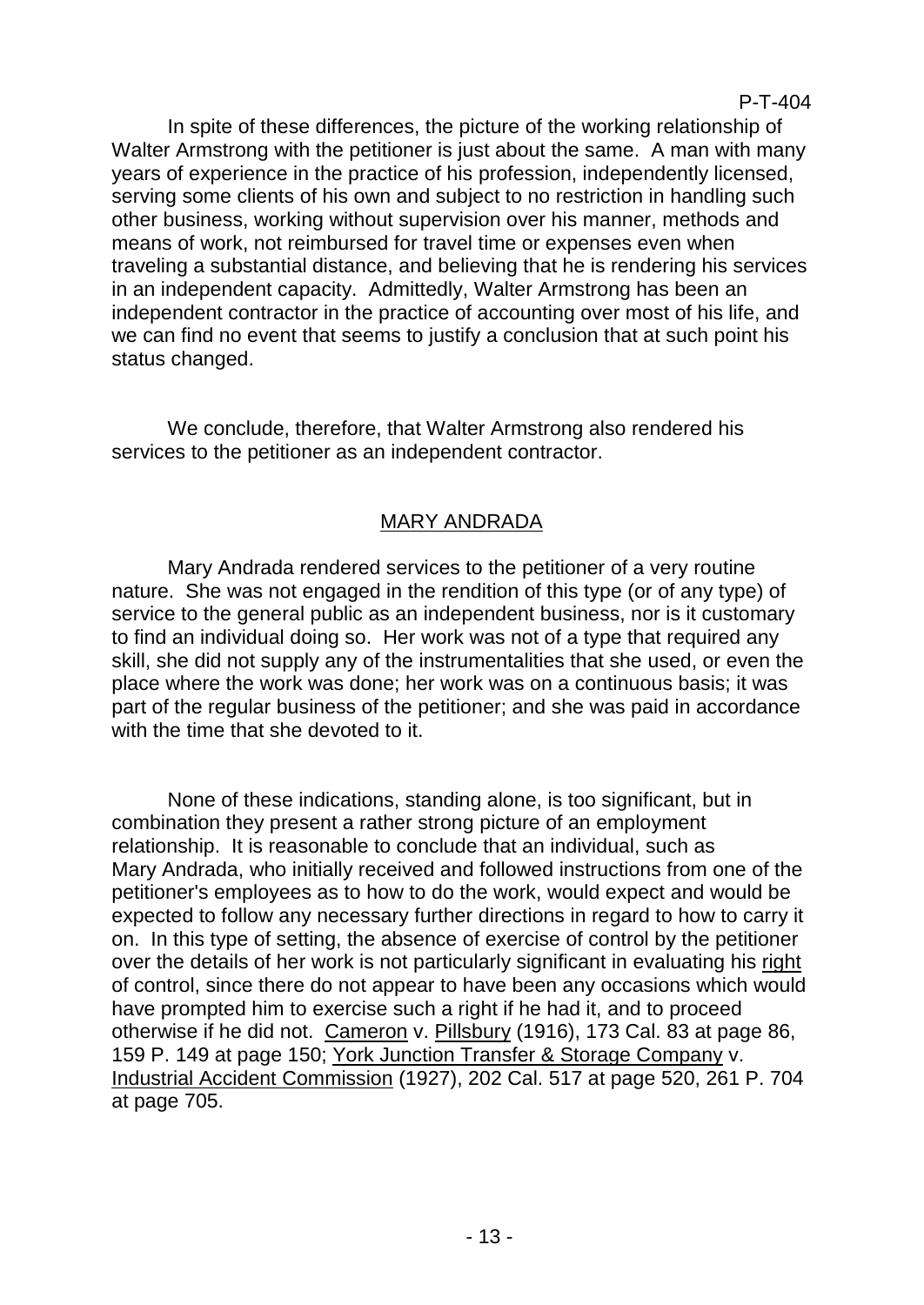A very minor factor in the determination of status is the belief of the parties. To be significant, this belief should be shown to be mutual and it should relate in some way to the principal's conduct in assuming or not assuming control, and the worker's conduct in submitting or not submitting to it. Isenberg v. California Employment Stabilization Commission (1947), 30 Cal. 2d 34 at page 40, 180 P. 2d 11 at page 15. It appears that Mary Andrada understood that there would be no deduction from her pay, but the evidence certainly does not indicate either that she believed she was not an employee or that she related this fact in any way to the questions of assumption and submission to control.

From all of the foregoing, we believe that the status of Mary Andrada was that of an employee of the petitioner, and we so hold.

## CAROLYN KELLOGG AND LUCIA LEWIS

The evidence with respect to the working relationship of these two individuals is exceedingly meager, but it is sufficient to establish that they rendered personal services to the petitioner in connection with his business for which he paid them remuneration. This is sufficient in the absence of other evidence to raise a presumption that these individuals were engaged as employees. Hillen v. Industrial Accident Commission (1926), 199 Cal. 577 at page 580, 250 P. 2d 570 at page 571; Robinson v. George (1940), 16 Cal. 2d 238 at page 242, 105 P. 2d 914 at page 916; Garrison v. State of California (1944), 64 Cal. App. 2d 820 at page 826, 149 P. 2d 711 at page 714. Upon the basis of this presumption and in the absence of other evidence, we so hold.

## MISS HUDSON

The evidence with respect to Miss Hudson is similarly meager, but also sufficient to establish the rendition of personal services to the petitioner in connection with his business and his payment of remuneration to her. The services were rendered at the petitioner's office; however, Miss Hudson furnished her own typewriter. We consider this isolated fact, not shown in any way to have influenced the situation in regard to control over the work, to be of too little significance to overcome the presumption of employment. Accordingly, we find that Miss Hudson was engaged as an employee.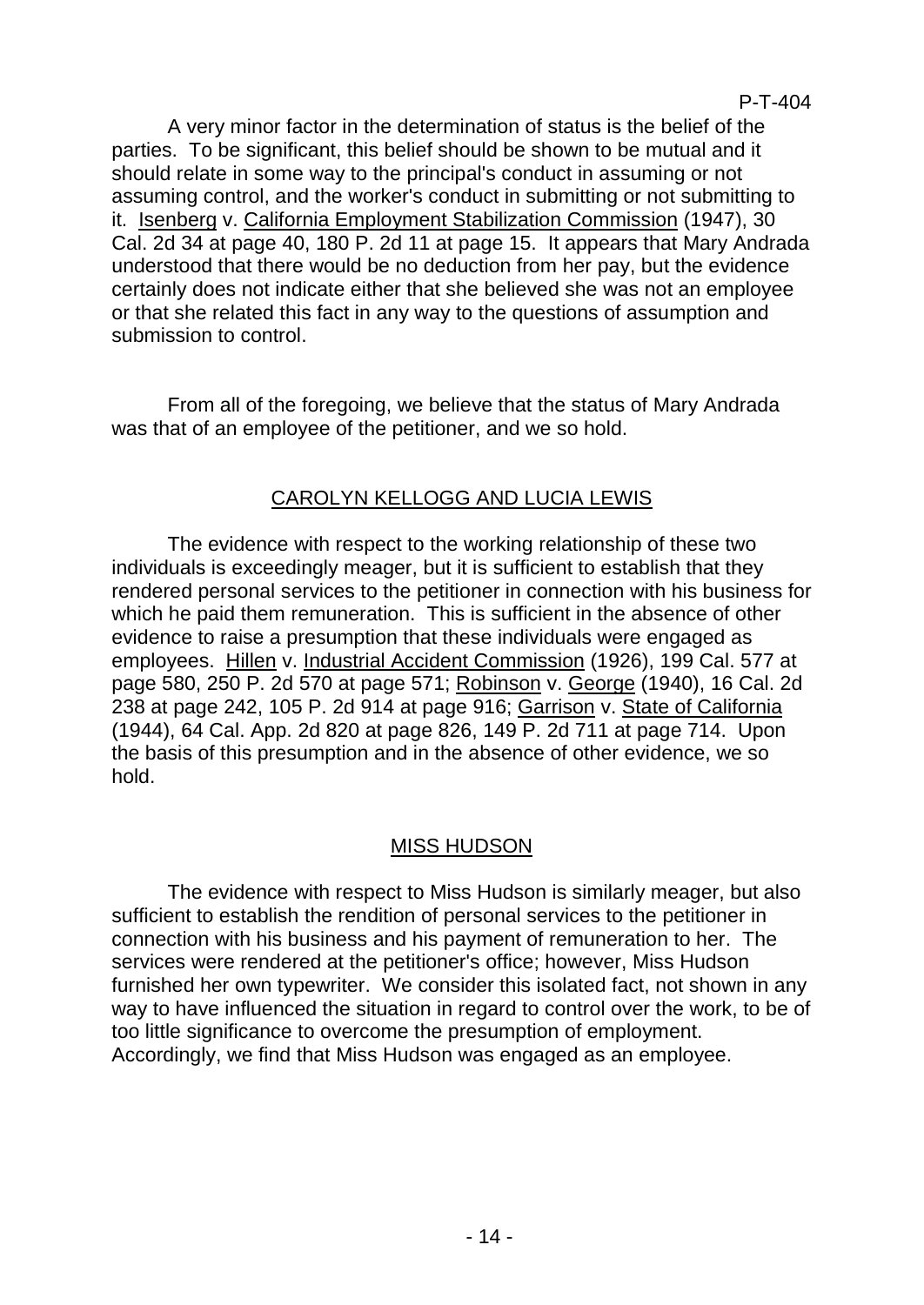## GLADYS D. MILLER

Neither the petitioner nor the department are able to account for the purpose of a \$3 payment to Gladys D. Miller. In the absence of any indication that the payment was for personal services, no presumption of employment arises. Upon this basis we hold that Gladys D. Miller was not the petitioner's employee.

### ROGER CHRISTIANSEN

The evidence indicates that Roger Christiansen is a practicing public accountant who maintains his own independent office. It appears that the small amount in issue was paid for use of his office facilities. We hold, therefore, that it was not wages paid for employment.

#### PHILIP MITCHELL

The issue with respect to Philip Mitchell is a little different. The petitioner seeks exemption of his services from unemployment insurance taxes as a casual laborer under the provisions of Labor Code section 3352, which provides that the term "employee" excludes:

"Any person whose employment is both casual and not in the course of the trade, business, profession, or occupation of his employer."

The evidence clearly indicates that the employment of Philip Mitchell was of this character. But Labor Code section 3352 must be read in conjunction with Labor Code section 3350, which states that:

"Unless the context otherwise requires, the definitions set forth in this article shall govern the construction and meaning of the terms and phrases used in this division."

The term "this division" pertains to Division 4 of the Labor Code relating to Workmen's Compensation and Insurance. It has no direct application to unemployment insurance. The term "this article" pertains to article 2 of chapter 2 of part 1 of Division 4 relating to the definition of "employees" for purposes of workmen's compensation, and includes Labor Code section 3352.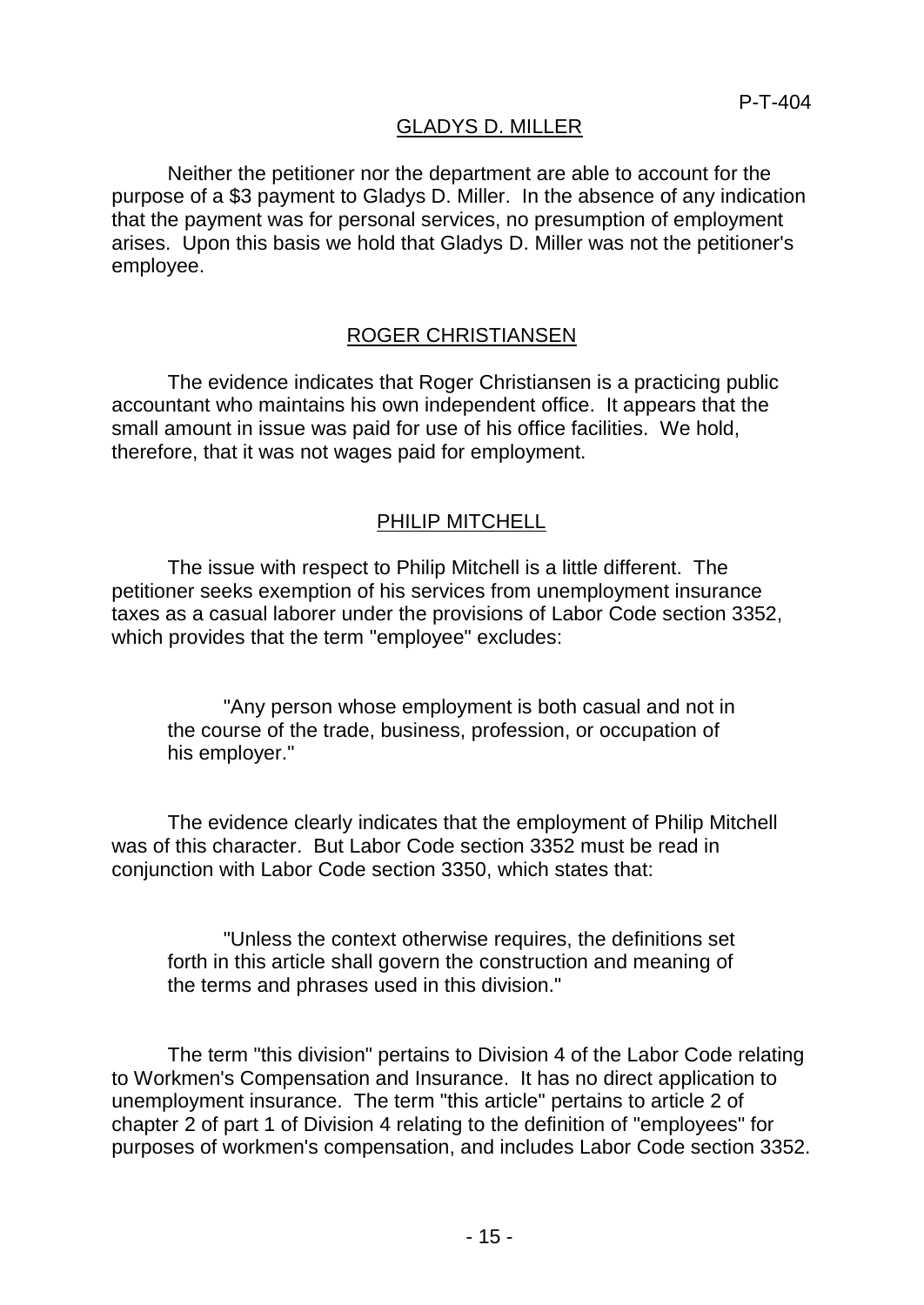#### P-T-404

The provision of law which governs the petitioner's claim for exemption for unemployment insurance tax purposes is Unemployment Insurance Code section 640, which states that:

" 'Employment' does not include service not in the course of the employing unit's trade or business performed in any calendar quarter by an employee, unless the cash remuneration paid for such service is fifty dollars (\$50) or more and such service is performed by an individual who is regularly employed by such employing unit to perform such service. For the purposes of this subdivision, an individual shall be deemed to be regularly employed by an employing unit during a calendar quarter only if on each of some 24 days during that quarter or the preceding calendar quarter such individual performs for such employing unit for some portion of the day service not in the course of the employing unit's trade or business."

Labor Code section 3352 and the adjudications in connection with it are sometimes helpful in connection with a claim of exemption under Unemployment Insurance Code section 640 in resolving whether the service rendered was in the course of the employer's trade or business. Wheeler v. California Department of Employment (1960), 193 Cal. App. 2d 829 at page 832, 14 Cal. Rptr. 589 at page 591. We agree with the petitioner that Mitchell's service was not so rendered, but was casual employment. But this fact alone is not sufficient to establish a claim of exemption under Unemployment Insurance Code section 640.

The evidence establishes only that the job was completed in less than a month. It does not establish the precise fact essential to the claim of exemption that Mitchell did not render some service to the petitioner on 24 or more days during a specific half-year period. In the absence of such evidence, the claim of exemption must be denied.

### DECISION

The decision of the referee is modified. The petition is granted with respect to that portion of the assessment based upon payments made to Gilbert Armstrong, Walter Armstrong, Roger Christiansen and Gladys D. Miller. It is denied in all other respects. The matter is returned to the Department of Employment for adjustment of the assessment